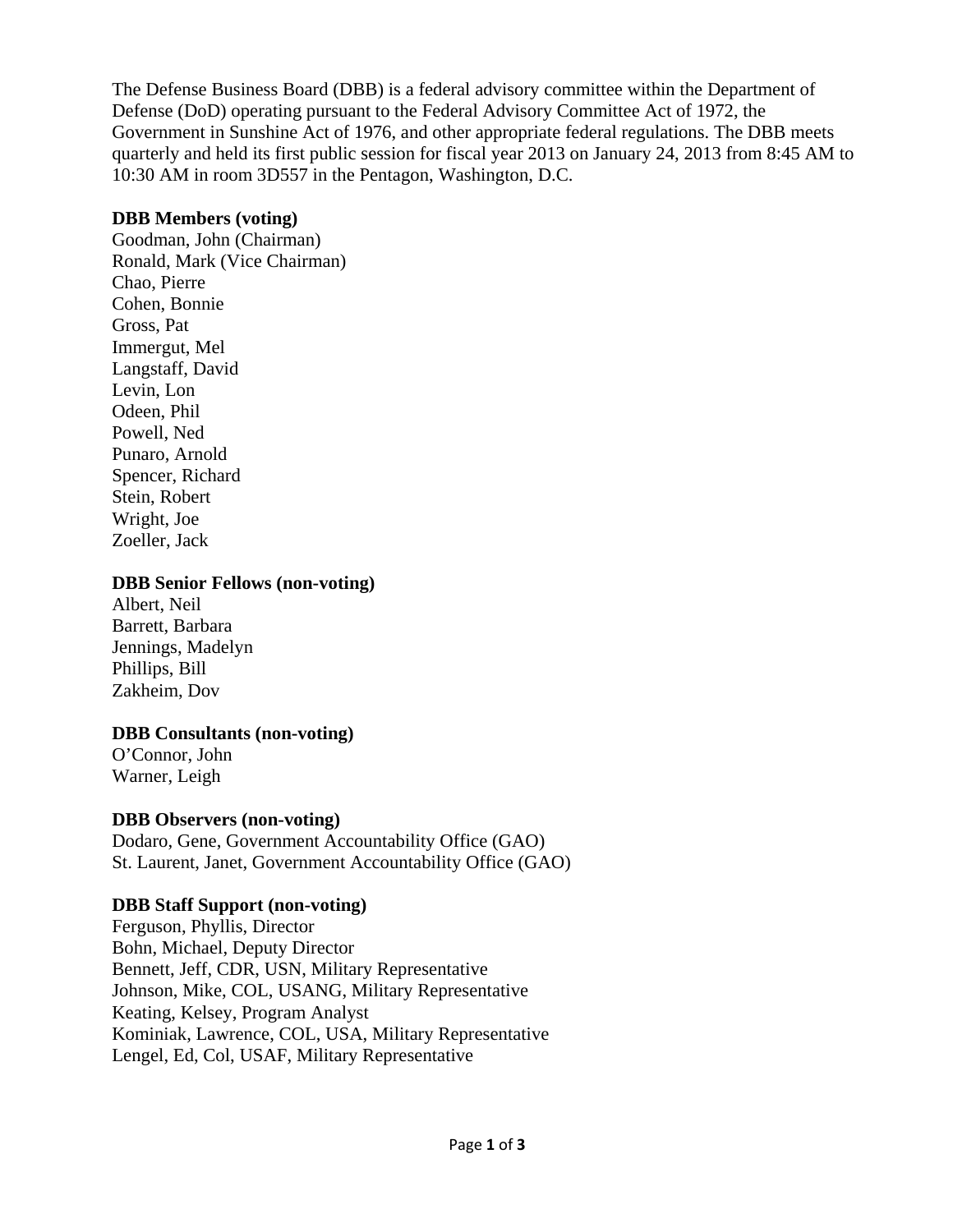### **Public Session Attendees**

11 members from the public attended the session.

## **PUBLIC SESSION**

At 8:45 AM, Phyllis Ferguson, Designated Federal Official, opened the public session and introduced the members of the public.

### **Deliberation of Task Group Recommendations**

## Mr. John Goodman, DBB Chairman, introduced Richard Spencer, Task Group Chair for *Employing Our Veterans Part II: Review of Pilot Transition Goal Plans Success Program.*

Mr. Spencer introduced the Task Group members: Ned Powell and Kevin Walker, who were present, and Fernando Amandi and Atul Vashistha, who were absent from the meeting but contributed to the study. Mr. Spencer described the tasking, and then discussed key observations, findings, and draft recommendations. Mr. Spencer thanked those who graciously participated in interviews, responded to data requests, and supported the task group. During the Board Member comment period, Mr. Punaro addressed the possibility of using National Guard and Reserve facilities to assist with veteran transition and employment issues. Mr. Spencer agreed that this was to be included in the final report. Mr. Spencer discussed the need to outbrief the study following publication, especially to the Undersecretary of Defense, Personnel and Readiness. Mr. Goodman, Chairman of the Board, called for a motion to vote and received a motion and a second. There was no opposition and the Board Members approved the recommendations, as amended.

## Mr. John Goodman then introduced Neil Albert, Task Group Chair for *Taking Advantage of Opportunities for Commercial Satellite Communications Services*

Mr. Neil Albert introduced the Task Group members: David Langstaff, Joe Wright, and Leigh Warner and recognized several individuals and organizations that provided valuable input through interviews for the study. Mr. Albert described the study's objectives, outlined the DoD and commercial satellite market, four key findings, and near- and long-term recommendations on how DoD could better leverage commercial satellite services. Following Mr. Albert's presentation, the Board members discussed the criticality of the recommendation that DoD designate a single point of contact for overseeing the procurement and use of military and commercial satellite communications services. Mr. Gene Dodaro commented that the study's findings and recommendations were consistent with GAO's previous studies regarding DoD and the commercial satellite service sector. Mr. Goodman, Chairman of the Board, called for a motion to vote and received a motion and a second. Mr. Lon Levin abstained from voting. There was no opposition and the Board members approved the Task Group's recommendations.